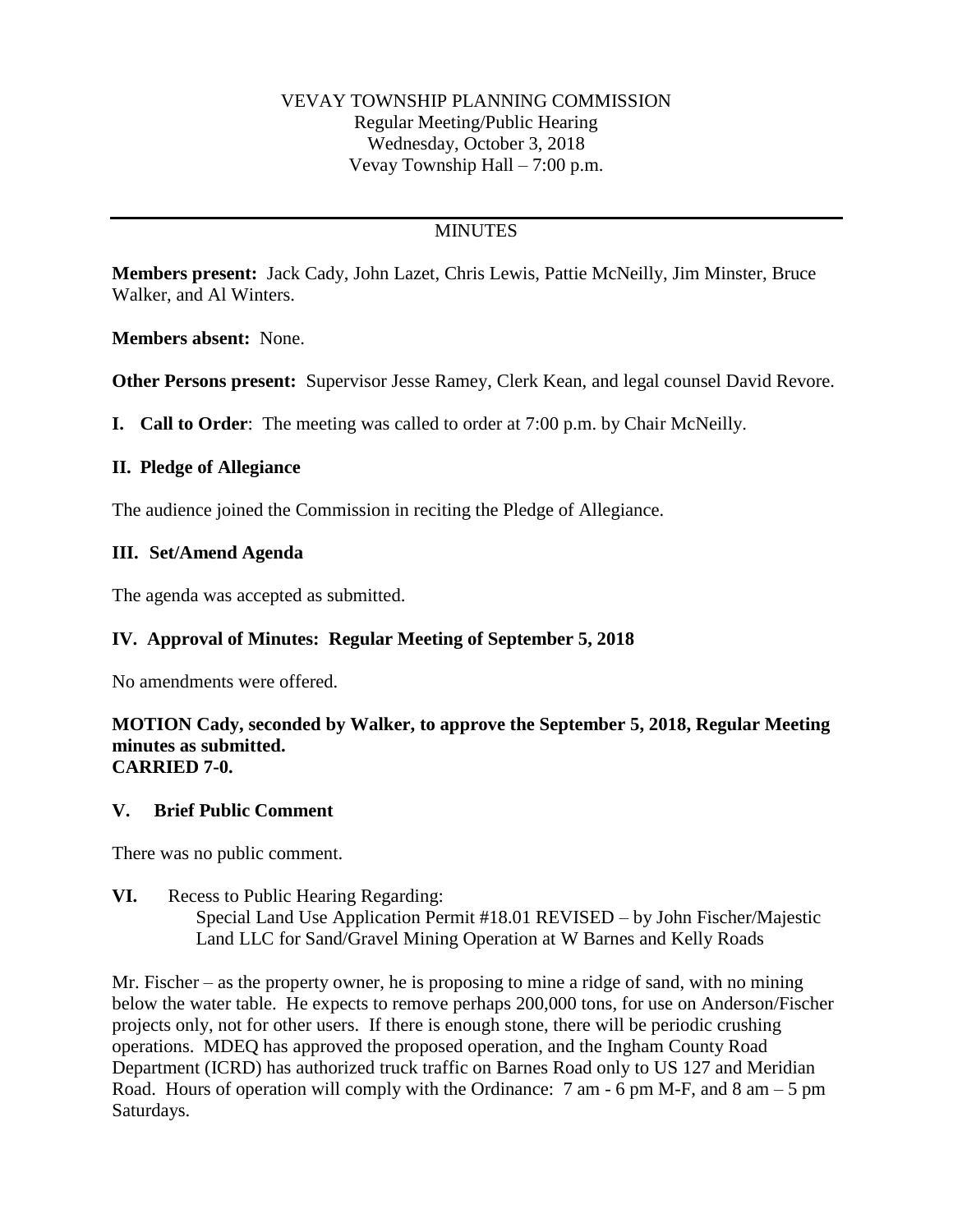Tim Colby, Kelly Road – just purchased Dutch Heritage from the Weesies. His sole concern is the impact on neighboring wells, as this has been an issue in the past. Mr. Fischer – no water will be pumped – period - and so neighboring wells should be unaffected.

## **VII. Adjournment of Public Hearing and Recommencement of Regular Meeting**

There being no further public comment, the public hearing was adjourned, and the regular meeting recommenced at 7:06 pm.

## **VIII. Reports**

A. September 2018, Building/Enforcement Report

The written report indicated that there were eight building/zoning permit actions, involving construction of a new home, a renewal of a new home permit, two re-inspections, addition of a balcony, construction of a pole barn, a re-roofing, and fixing a basement. Three violation/attorney letters have been sent, regarding living in a trailer next to a residence in need of significant repair (see below), an unauthorized business on Barnes Road (no longer active, business assets to be auctioned off), and a violation of junk in the front yard (a show cause hearing is scheduled for Oct. 10, 2018).

Supervisor Ramey – has been informed that the decrepit residence will be demolished, and the couple will be moved before the winter into housing in Mason.

Clerk Kean – in response to questions, she files a form with the federal government that asks for the value of the improvements noted in the Report.

# **IX. Pending Business**

A. Special Land Use Permit Application from John Fischer/Majestic Land LLC for Sand/Gravel Mining Operation at W Barnes and Kelly Roads

Chair McNeilly – had contacted the MDEQ about this project, mostly regarding amendments to this section of the Zoning Ordinance. She had lengthy discussion of this proposed use as they were familiar with the plans. MDEQ has determined that there will be no mining nor product storage in the floodplain, and so no special permits should be necessary.

Mr. Fischer – The Ingham County Drain Commissioner (ICDC) has also informed the applicant that no further permits will be needed beyond the soil erosion permit. He distributed copies of a fuel spill response plan, as requested last month. No fuel will be stored on site. The levels of response are a standard protocol used by the Michigan Infrastructure & Transportation Association, and any clean-up will be immediate. Spill kits will always be on site.

The Commission proceeded to review the site plan:

# **Section 14.03 – Site Plan Review Requirements**:

C. Required Site Plan Submission Requirements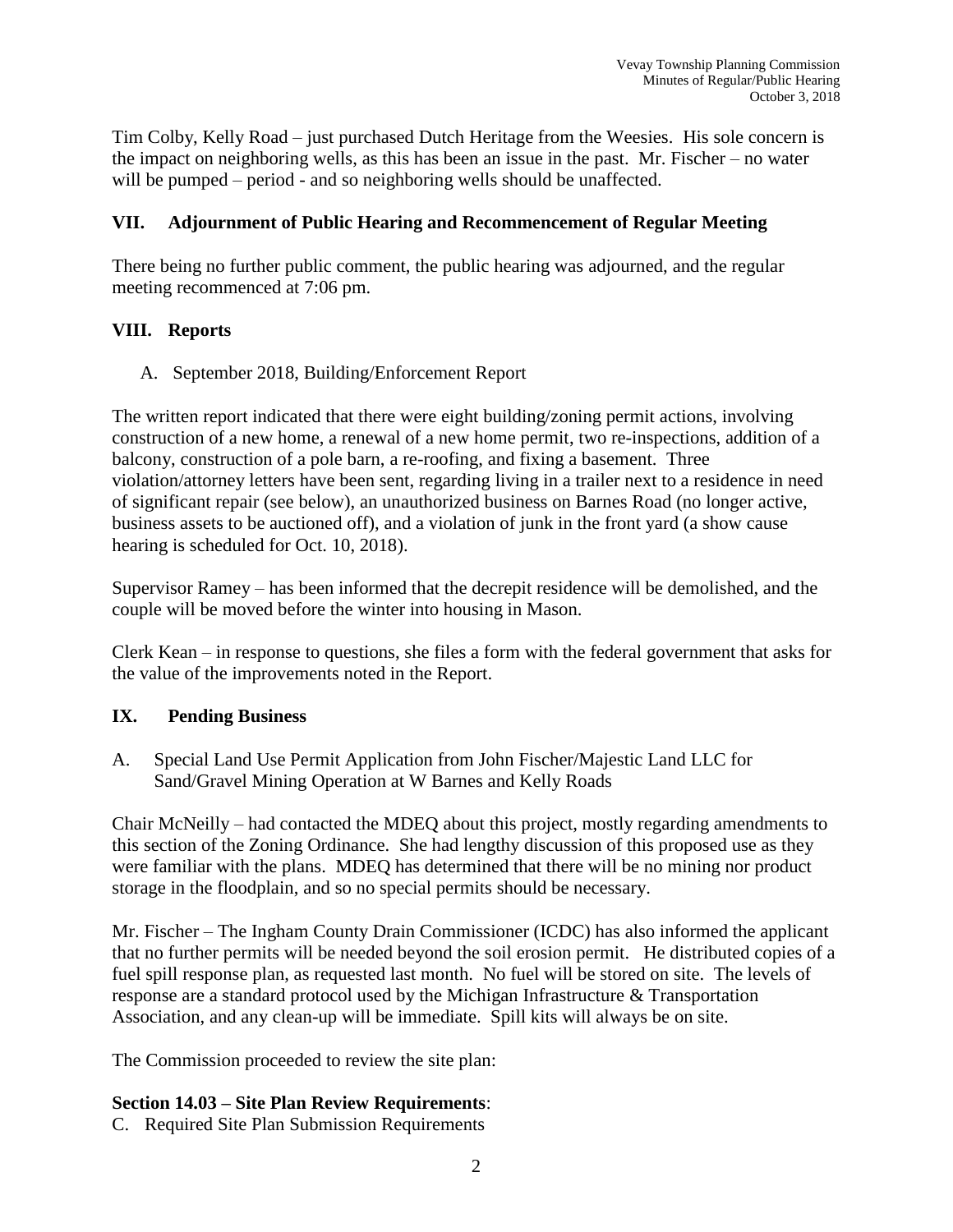- A site plan for a home occupation may be prepared by the property owner. All other site plans shall contain the seal, name, and firm address of the professional individual responsible for the preparation of the site plan. – Condition met.
- A general location sketch showing at a minimum, properties, streets and use of land within  $\frac{1}{2}$ mile of the area – Condition met.
- Legal description of the subject property and parcel identification number. Condition met.
- The date, north arrow, and scale. Condition met.
- Name and address of the property owner or petitioner. Condition met.
- Existing zoning and use of all properties abutting the subject property. Condition met.
- All buildings, parking, driveways, roads, streets, railroads, and access easements within 100 feet of the subject property. – Conditions met.
- The overall objectives of the proposed development. Condition met. During Commission consideration, the applicant indicated that the overall purpose is to re-establish a gravel mining operation on previously mined parcels.
- Size (in acres) of the subject property and approximate number of acres allocated to each proposed use and gross area in building, structures, parking, public streets and drives, and open space. – Conditions met.
- Dwelling unit densities by type, if applicable. Not applicable.
- Location of existing and proposed utilities, including any proposed connections to public or private sewer and water supply systems. – Not applicable, as none are proposed.
- Existing and proposed method of providing storm water storage and drainage. Condition met. This land has been mined for many years, has never had standing water issues, and the proposed operation should not affect drainage.
- Property lines with dimensions, and required setbacks shown and dimensioned. Conditions met.
- Dimensions of all existing and proposed structures on the subject property including dwelling unit densities by type, if applicable. – Conditions met.
- Size and location of existing and proposed utilities, including any proposed connections to public, or private community sewer or water supply systems. – Not applicable.
- All existing and proposed drives (including dimensions and radii), acceleration/deceleration lanes, sidewalks, parking areas (including the dimensions of a typical parking space and the total number of parking spaces to be provided) (Pursuant to Sec. 15.01), fire lanes, and unloading areas**. -** Conditions met.
- Required buffer strips or screening. Conditions met.
- Significant natural features; and other natural characteristics, including but not limited to open space, wetlands, stands of trees, brooks, ponds, floodplains, hills, slopes of over 15%, and similar natural assets or hazards. – Conditions met.
- Any sign not attached to the building(s).  $-$  Not applicable as there will be no signs, except on the interior haul road for trucks noting the hours of operation.
- General topographical features at contour intervals no greater than 5 feet. Condition met.
- Location and size of all surface water drainage facilities. Not applicable.
- Existing and proposed uses, and dimensions of all existing and proposed structures on the subject property. – Conditions met.
- Location of all solid waste disposal facilities, including recycling, and required screening (pursuant to section 15.05). – Not applicable.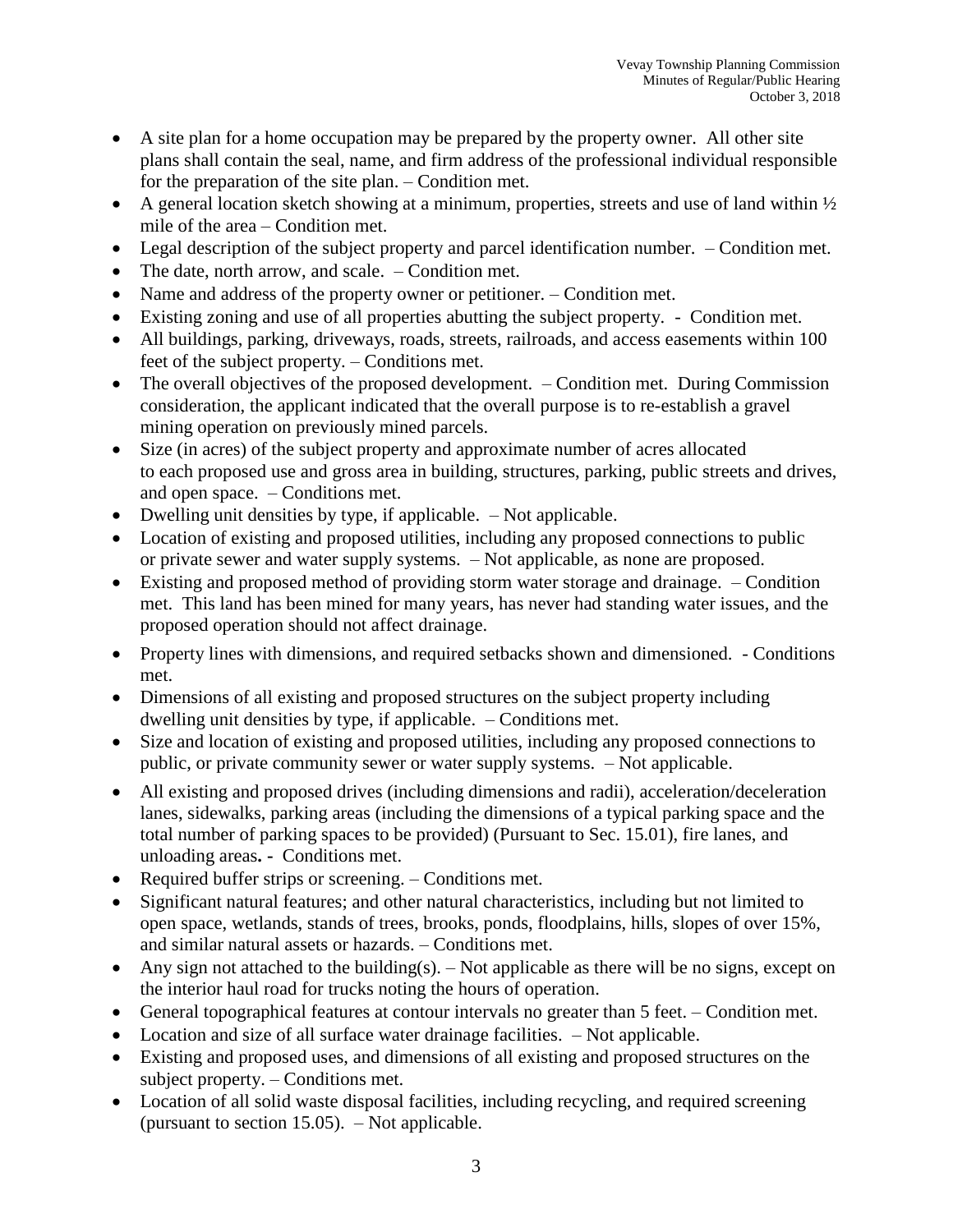- Location and specifications for existing or proposed outside, above or below ground storage areas, including storage facilities for hazardous materials. – Stockpile area noted.
- All existing vegetation and the location, type, and size of all required landscaping, and the location, height and type of existing and required fences and walls. - Conditions met.
- Recreation areas, common use areas, and areas to be conveyed for public use and purpose. – Not applicable.
- Exterior lighting showing area of illumination and indicating the type and height of fixture to be used (pursuant to Section 15.04). – Not applicable as no lighting is proposed.
- Elevation drawings of proposed buildings Not applicable as no buildings are proposed.

### D. Additional Information

Given the detail of the site plan drawings and other materials, as well as the continuation of an historical use and development, no additional graphics or written materials were requested. No Traffic Impact Assessment or Traffic Impact Study was required of the applicant.

**Section 14.04 – Application and Review**: Supervisor Ramey confirmed that all required copies and fees have been submitted.

**Section 14.06– Review Standards**: The Commission made the following findings:

## B. **Site Development Standards**

- 1. The uses proposed will not adversely affect the public health, safety, or welfare. Conditions met. The parcels have been mined for roughly 30 years, and the proposed use will not mine below the water table, mitigating hazards to wells on neighboring parcels. No undue noise, odors, fire, smoke, vibrations, discharges, waste, glare, or other negative impacts are anticipated. Dust will be an issue, but appropriate on-site equipment and practices are proposed to abate fugitive dust. The proposed use will entail increased truck traffic, but this has been an historical impact. There will be no pedestrian or customer presence on site. As this is the continuation of an historical use, the Commission determined that the proposed uses would not adversely affect the public health, safety, or welfare.
- 2. Uses and structures located on the site shall take into account topography, size of the property, the uses on adjoining property and the relationship and size of buildings to the site. The site shall be developed so as not to impede the normal and orderly development or improvement of surrounding property for uses permitted in this Ordinance. – Conditions met. The parcel has been mined for decades, and the continued use should be less intense. Drainage has not historically been an issue and should not be affected by the operation. The proposal is within the allowable coverage area of development. Traffic at any given time should be minimal and should not impede the normal and orderly development or improvement of surrounding properties.
- 3. The site plan shall provide reasonable visual and sound privacy for all dwelling units located within and adjacent to it. Fences, walls, barriers, and landscaping shall be used, as appropriate, to accomplish these purposes. Appropriate fencing may be required by the Planning Commission around the boundaries of the development if deemed necessary to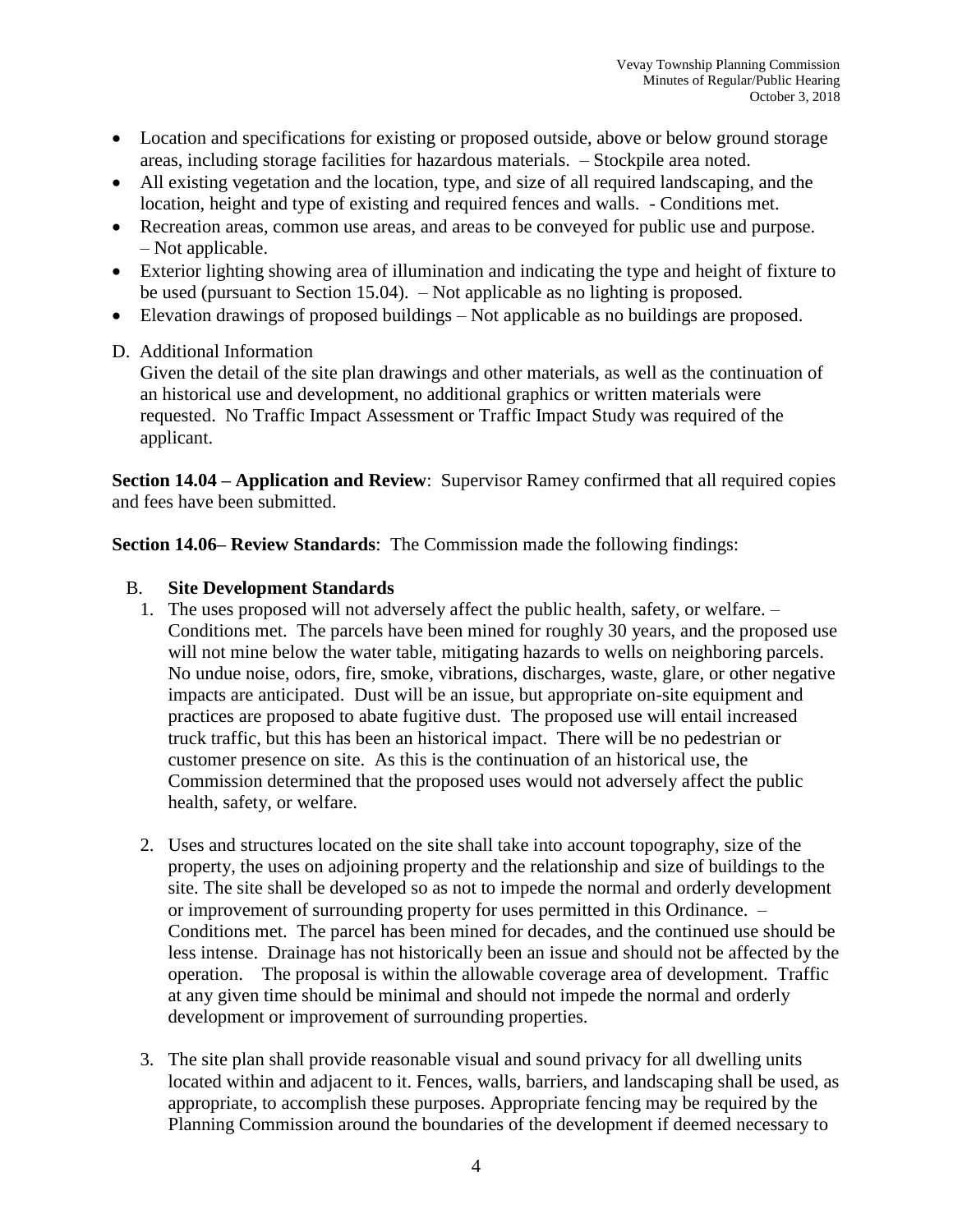minimize or prevent trespassing or other adverse effects on adjacent lands. The Planning Commission may also require road or pathway cross-connections between developments. – Conditions met. There will be a ridge between operations and the nearest neighbors, operations will not be seen, and noise will be abated. Existing mature stands of trees between the operation and neighboring residences will be left in place, further diminishing visual issues and enhancing sound privacy for surrounding parcels. Fourfoot woven wire fencing currently surrounds the parcels and should adequately discourage trespassing. No new road or pathway cross-connections were required.

- 4. The site shall be developed to create a pleasant, pedestrian paced atmosphere which deemphasizes the automobile and considers rural character. Site amenities like street trees, bike racks, benches and outdoor tables may be required by the Planning Commission. – Not applicable. The proposed use is not in a pedestrian path, nor are any proposed. Business should be exclusively by motorized vehicles.
- 5. All buildings and groups of buildings shall be arranged so as to permit necessary emergency vehicle access as requested by the Fire Department. – Condition met. All areas likely to need such access will be in graveled areas with a gravel driveway for access.
- 6. Exterior lighting shall be arranged so that it is deflected away from adjacent properties and so that it does not interfere with the vision of motorists along adjacent streets. Lighting of buildings or structures shall be minimized to reduce light pollution. The site shall comply with the requirements of Section 15.04. – Not applicable.
- 7. All loading and unloading areas and outside storage areas, including areas for the storage of trash, which face or are visible from Residential Districts or public streets, shall be screened in accordance with the requirements of Section 15.02. – While not applicable, this condition is met, as appropriate vegetative screening exists.
- 8. Site plans shall conform to all applicable requirements of Township, County, State, Federal agencies. Approval may be conditioned on the applicant receiving necessary Township, County, State, and Federal permits before final site plan approval or an occupancy permit is granted. – Condition met. The applicant has applied for all pertinent permits and has stated that they will be filed with the Township.
- 9. The general purposes and spirit of this Ordinance and the Master Plan of the Township shall be maintained. – Condition met. The proposed use dates back over 30 years, and new operations should have minimal impact on surrounding parcels. As such, the spirit of the Zoning Ordinance and the Master Plan are considered to have been met.

### C. **Vehicular and Pedestrian Standards**

1. Safe, convenient, uncongested, and well-defined vehicular and pedestrian circulation shall be provided for ingress/egress points and within the site. Drives, streets and other circulation routes shall be designed to promote safe and efficient traffic operations within the site and at ingress/egress points. – Conditions met. As the site will be limited to gravel train and pickup truck traffic, and likely only a few at a time, and as there is no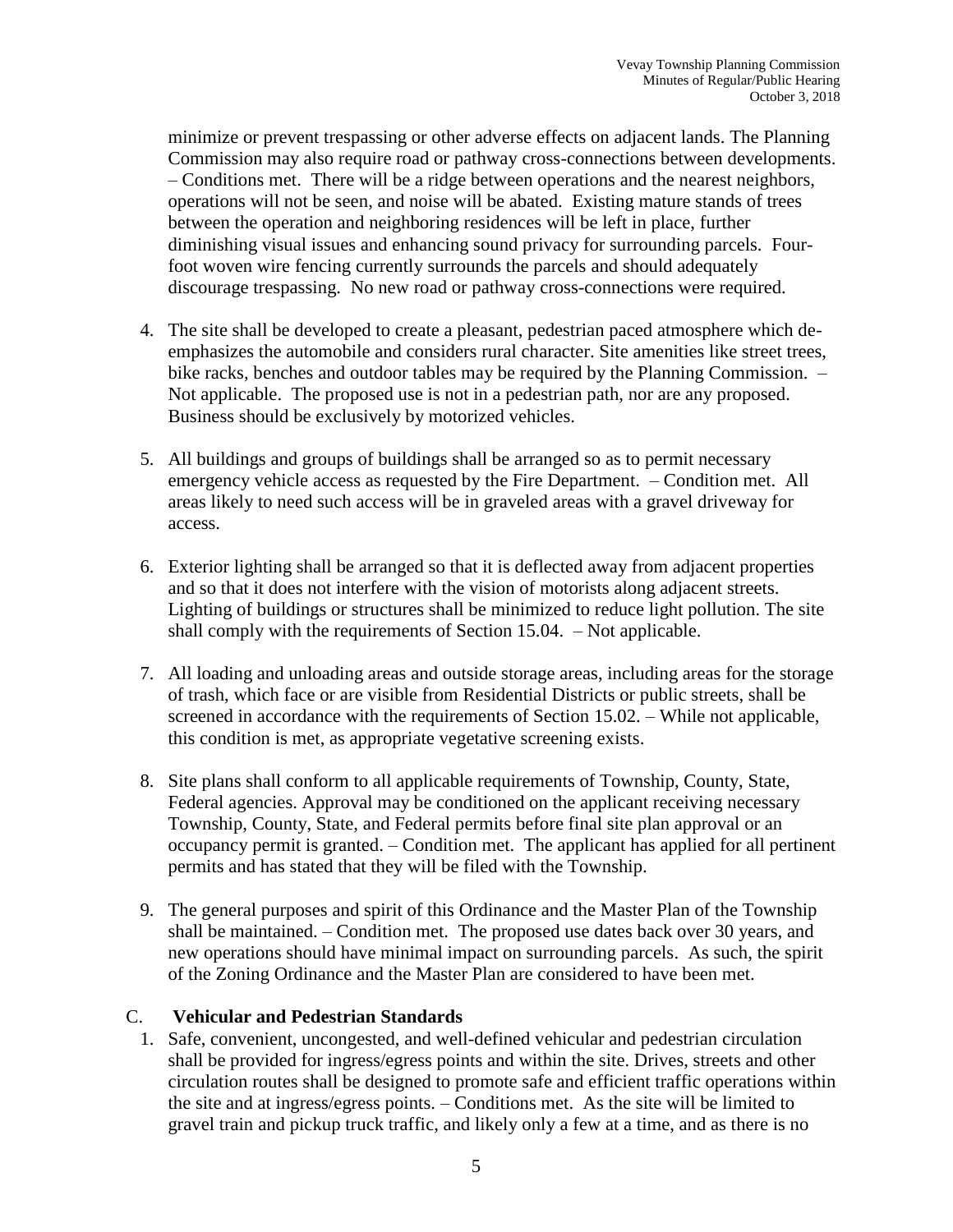pedestrian traffic proposed, these conditions were considered adequately fulfilled by the detail of spacing, gravel surfacing, and the haul routes.

- 2. The arrangement of public or private vehicular and pedestrian connections to existing or planned streets in the area shall be planned to provide a safe and efficient circulation system for traffic within the Township. – Not applicable.
- 3. The minimum number of vehicular entrances and exits shall be provided at appropriate locations so as to maximize the convenience and safety for persons entering or leaving the site. The number of vehicular entrances to and exists from the site shall be determined with reference to the number of dwelling units or other land uses within the site, the nature and location of the surrounding streets, the effect of traffic in the area, nearby topography, and other factors. – Conditions met. As the ICRD has approved the existing driveway, and given the anticipated level of traffic, this requirement was deemed to be sufficiently addressed.
- 4. Adequate traffic control shall be provided on site and throughout developments to ensure safe vehicular and non-motorized cohabitation. The Planning Commission may require traffic calming measures, paved road shoulders, and deceleration or turn lanes when necessary. – Condition met. Given the limited number of vehicles expected to access the property, traffic control was deemed to not need any improvement.
- 5. Appropriate sidewalks, trails or pathways for pedestrians and non-motorized vehicles may be required within the development and between developments but may be deferred with an appropriate performance guarantee. – Not applicable. There are no sidewalks currently on the property or surrounding parcels, and none planned. No known trails or pathways for public use are needed, given the nature of the district and the proposed uses.
- 6. The Planning Commission may require shared driveways or the consolidation of existing driveways where appropriate. – Not applicable.

### D. **Environmental and Natural Features Standards**

- 1. Removal or alteration of significant natural features shall be restricted to those areas which are reasonably necessary to develop the site in accordance with the requirements of this Ordinance. The Planning Commission may require that landscaping, buffers, and/or buffer strips be preserved and/or provided to ensure that proposed uses will be adequately buffered from one another and from surrounding public and private property. – Condition met. The proposed mining is limited in area and scope. Existing and proposed vegetative screening was approved by the Commission – see comments on Sec. 15.05.
- 2. Landmark trees and significant vegetation slated for protection shall be marked on site to prevent their damage during construction. – Not applicable.
- 3. Appropriate measures shall be taken to ensure that removal of surface waters will not adversely affect the public storm drainage system. – Not applicable. Drainage of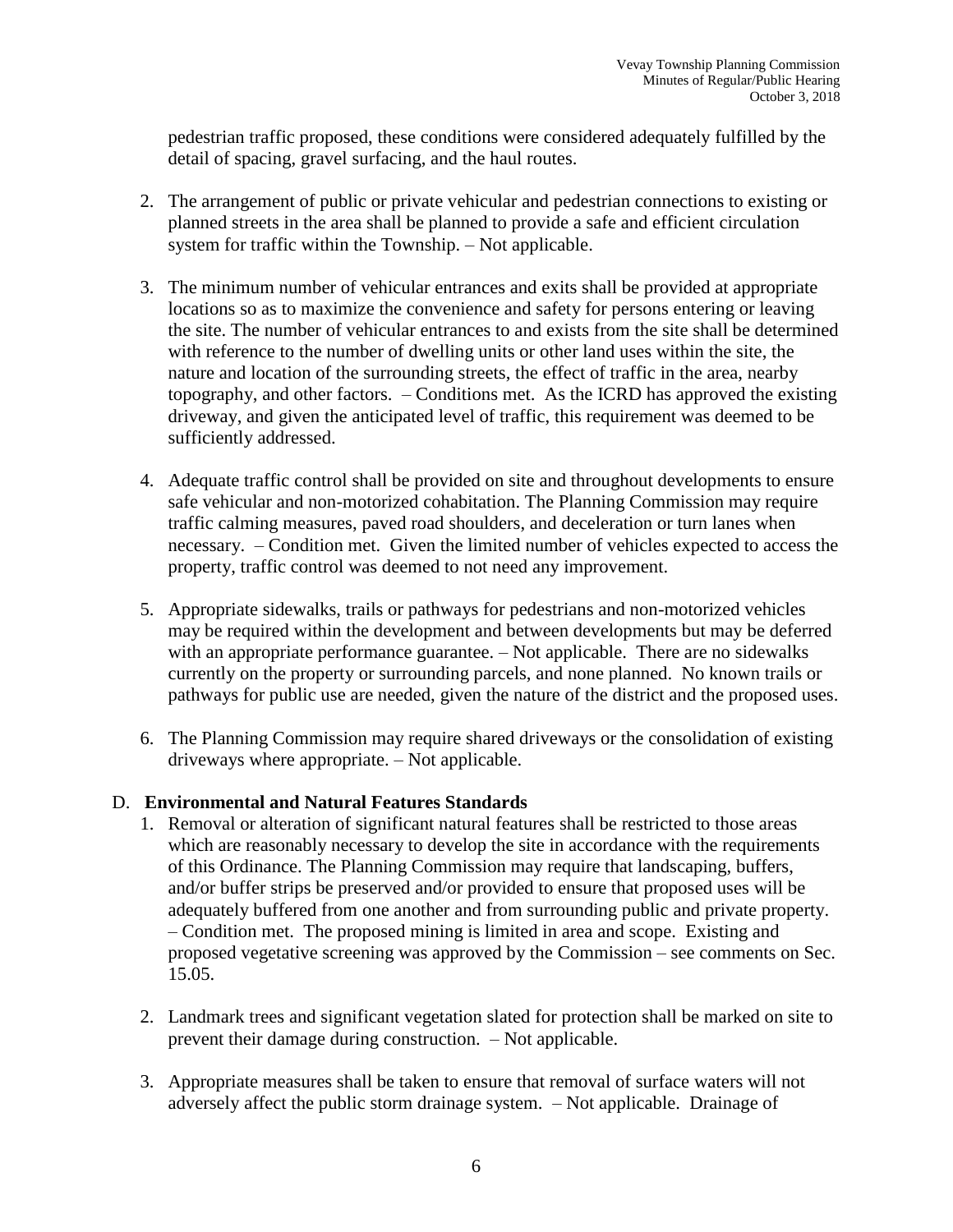stormwater has not been an issue and shouldn't be given the limited scope of proposed mining.

- 4. Surface water on all paved areas shall be collected at intervals so that it will not obstruct the flow of vehicular or pedestrian traffic or create puddles in paved areas. Subsurface landscape islands within parking lots are encouraged. Catch basins may be required to contain oil filters or traps to prevent contaminants from being directly discharged to the natural drainage system. – Not applicable. No impermeable paved areas are proposed.
- 5. Stormwater drainage design shall recognize existing natural drainage patterns. Stormwater removal shall not adversely affect neighboring properties or the public storm drainage system. – Conditions met. The parcel is close to Mud Creek, and current drainage patterns should be unaffected by the development.
- 6. Areas of natural drainage such as swales, wetlands, ponds, or swamps shall be protected and preserved insofar as practical in their natural state to provide areas for natural habitat, preserve drainage patterns and maintain the natural characteristics of the land. – Conditions met. Operations have been evaluated by the MDEQ, and no permits are required.
- 7. Provisions shall be made to accommodate stormwater on-site wherever practical. Direct discharge of stormwater into surface waters is prohibited. Where feasible, nonstructural control techniques shall be utilized which shall:
	- a. Limit land disturbance and grading.
	- b. Maintain vegetated buffers and significant vegetation.
	- c. Minimize impervious surfaces.
	- d. Use terraces, contoured landscapes, runoff spreaders, grass, or rock-lined swales.
	- e. Use infiltration devices.

- Not applicable. The ICDC has determined that only a soil erosion permit is required. Mid-Michigan averages over 30 inches of precipitation per year, and currently rain either moves off site, or soaks into aquifers. No discharge of stormwater into surface waters is proposed. While stormwater that runs into the drainage system would move off-site, it would be into the county drain system, which eventually supplies the Great Lakes.

### **SECTION 15.02 - LOADING REQUIREMENTS**

A. Adequate space for standing, loading and unloading, that avoids undue interference with public use of dedicated rights-of-way, shall be provided and maintained on the same premises with every building, structure or part thereof involving the receipt or distribution of vehicles or materials or merchandise. – Condition met.

B. Loading, unloading or parking of delivery vehicles and trailers in a Nonresidential District shall take place only in approved areas. Under no circumstances shall a delivery vehicle or trailer be allowed to park in a designated loading/unloading zone for longer than forty-eight (48) hours. – This condition was noted to the applicant, who publicly agreed on October 3, 2018, to comply with this provision of the Ordinance.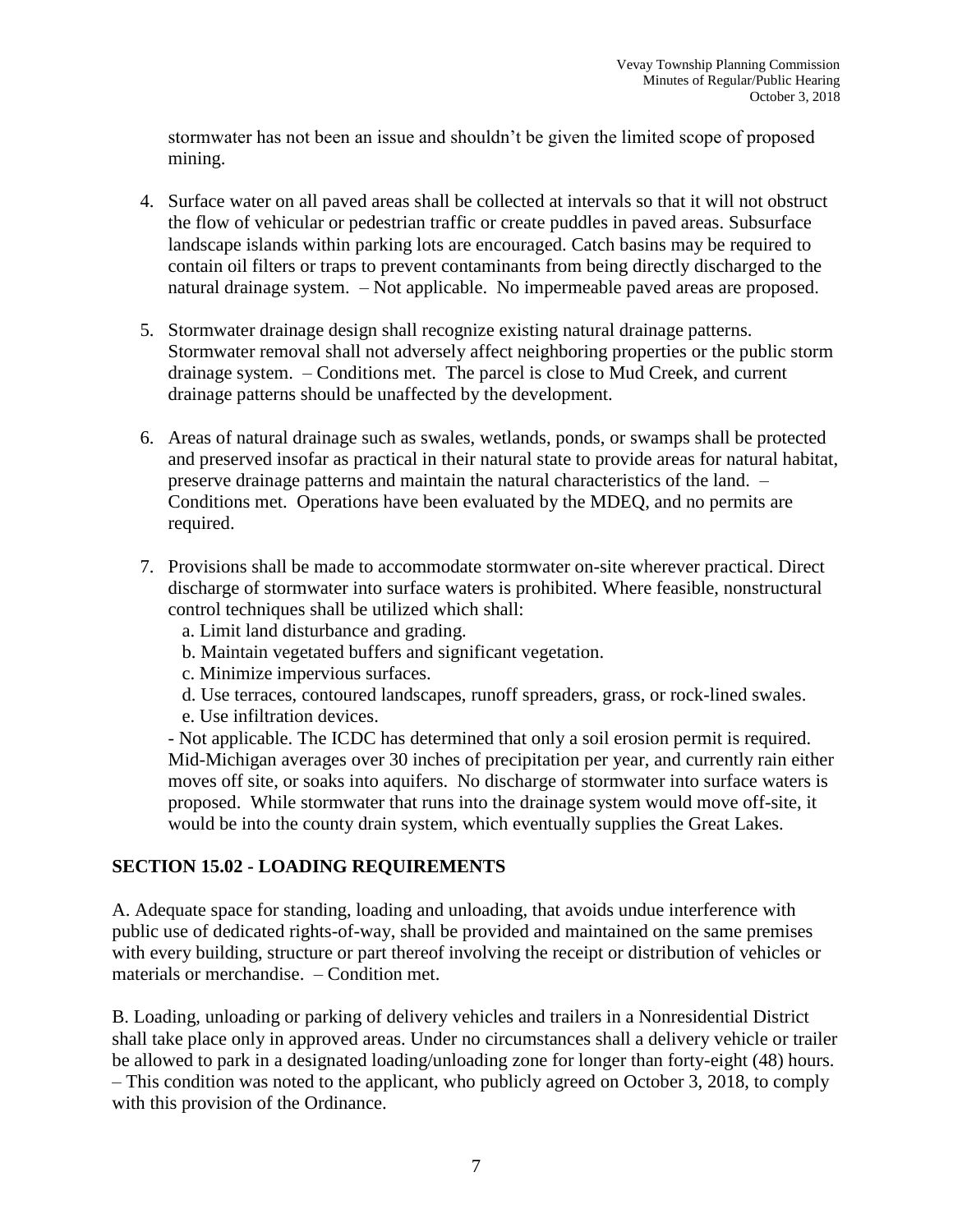C. At least one (1) loading space per commercial or service establishment shall be provided in the B1 and B-2 Districts in addition to any required off-street parking area. Required spaces shall be provided in the rear yard. The Planning Commission may permit the side yard to be used for loading spaces, provided adequate screening is provided. – Not applicable.

D. All loading spaces in the Industrial District shall be at least ten (10) by fifty (50) feet, or other dimensions totaling at least five hundred (500) square feet in area, with a clearance of at least fourteen (14) feet in height. Loading dock approaches shall be provided with a pavement having an asphaltic or cement binder. – Not applicable.

## **SECTION 15.04 - LIGHTING**

As no lighting or even electrical power supply of any sort is proposed, this entire section was deemed non-applicable.

# **SECTION 15.05 - LANDSCAPING REQUIREMENTS**

C. General Requirements: 1. For all uses requiring site plan review a landscape/screening plan shall be submitted to the Township for review and approval. The plan shall contain the following:

a. All applicable information listed in Chapter 14. – Conditions met, as noted above. b. All applicable information listed in this Section pertaining to plant materials. – Not applicable.

c. The location, general size, and type of existing vegetation to be retained. – Conditions met. d. A planting schedule and plan providing the following information: (1) The botanical and common name of each plant used. (2) The size of each plant to be used at the time of planting. (3) The quantity of each plant to be used. (4) Whether plants to be used are balled and burlapped container grown or bare root. (5) The spacing and location of all proposed trees, shrubs and ground cover. (6) The percentage of landscaped area to be provided on site. - Not applicable.

- 3. Trees Not Permitted: For the purposes of this Section, the following trees shall not be permitted because they split easily, their wood is brittle and breaks easily, their roots clog drains, or they are invasive species or unusually susceptible to disease or insect pests. (prohibited trees listed). – Not applicable.
- 4. Mixing of Species: The overall landscape plan shall not contain more than thirty-three (33%) of any single plant species. The use of trees native to the area and Mid- Michigan, and mixture of trees from the same species association, is encouraged. – Not applicable.
- 5. Species selection: landscaping materials shall be chosen which are best adapted to the solar exposure, soil, moisture and other site conditions which influence plant health and longevity. – Condition met. The owner will rehabilitate affected areas using a Native Upland Seed mix, which is commonly used on such projects.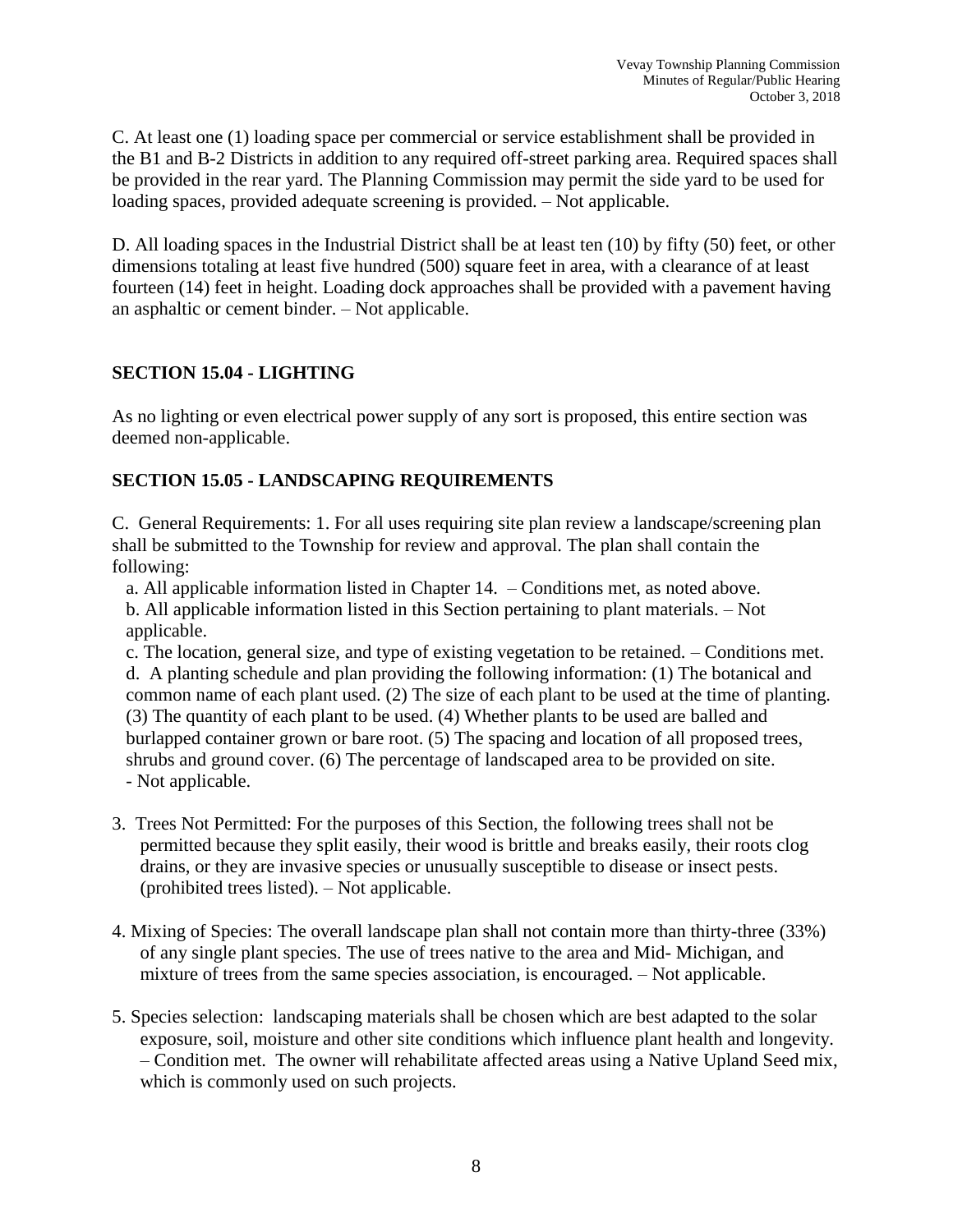- 6. Plant material spacing: At planting, materials shall be spaced so as to ensure their survival over the length of their growing period. – Not applicable.
- 7. Installation

a. Whenever a landscape planting screen or other plantings are required under this Section, it shall be installed according to accepted planting procedures and in a sound workmanlike manner. All plant material shall meet current standards of the American Association of Nurserymen. – Not applicable.

b. The Planning Commission may require that landscaped areas be irrigated. – Not applicable.

c. All required plantings shall be installed within six (6) months of their approval by the Township. An extension of this time may be granted by the Planning Commission. - This condition was noted to the applicant, who publicly agreed on October 3, 2018, to comply with this provision of the Ordinance when reclaiming and rehabilitating the site.

d. Plant material shall be installed so that at maturity, it does not obscure traffic signs or lighting, obstruct access for emergency vehicles, interfere with adequate sight distance for motorists, or disrupt drainage patterns on the site or on adjacent properties. – Conditions met.

e. Landscaped areas shall be covered by grass or other living ground cover. – Not applicable.

f. Trees and shrubs shall be setback a minimum of ten (10) feet from a vehicular access or pathway. – Not applicable.

#### 8. Maintenance

a. Maintenance of plantings shall be done with regularity to ensure a healthy and neat appearance. – This condition was noted to the applicant, who publicly agreed on October 3, 2018, to comply with this provision of the Ordinance when reclaiming and rehabilitating the site.

b. Required landscaping (including buffer strips, trees, lawns, and ground cover) shall be maintained in a healthy, neat, and orderly appearance free of disease and insect infestations as well as clear of weeds and debris. - This condition was noted to the applicant, who publicly agreed on October 3, 2018, to comply with this provision of the Ordinance when reclaiming and rehabilitating the site.

c. All unhealthy and dead plant material shall be replaced in the earliest appropriate planting period. - This condition was noted to the applicant, who publicly agreed on October 3, 2018, to comply with this provision of the Ordinance when reclaiming and rehabilitating the site.

d. The landscape plan shall indicate all individuals or businesses that will be responsible for continued maintenance of the landscaping, including a method of contacting them. – Applicant noted that the business will itself be responsible for continued maintenance of all plantings and vegetation.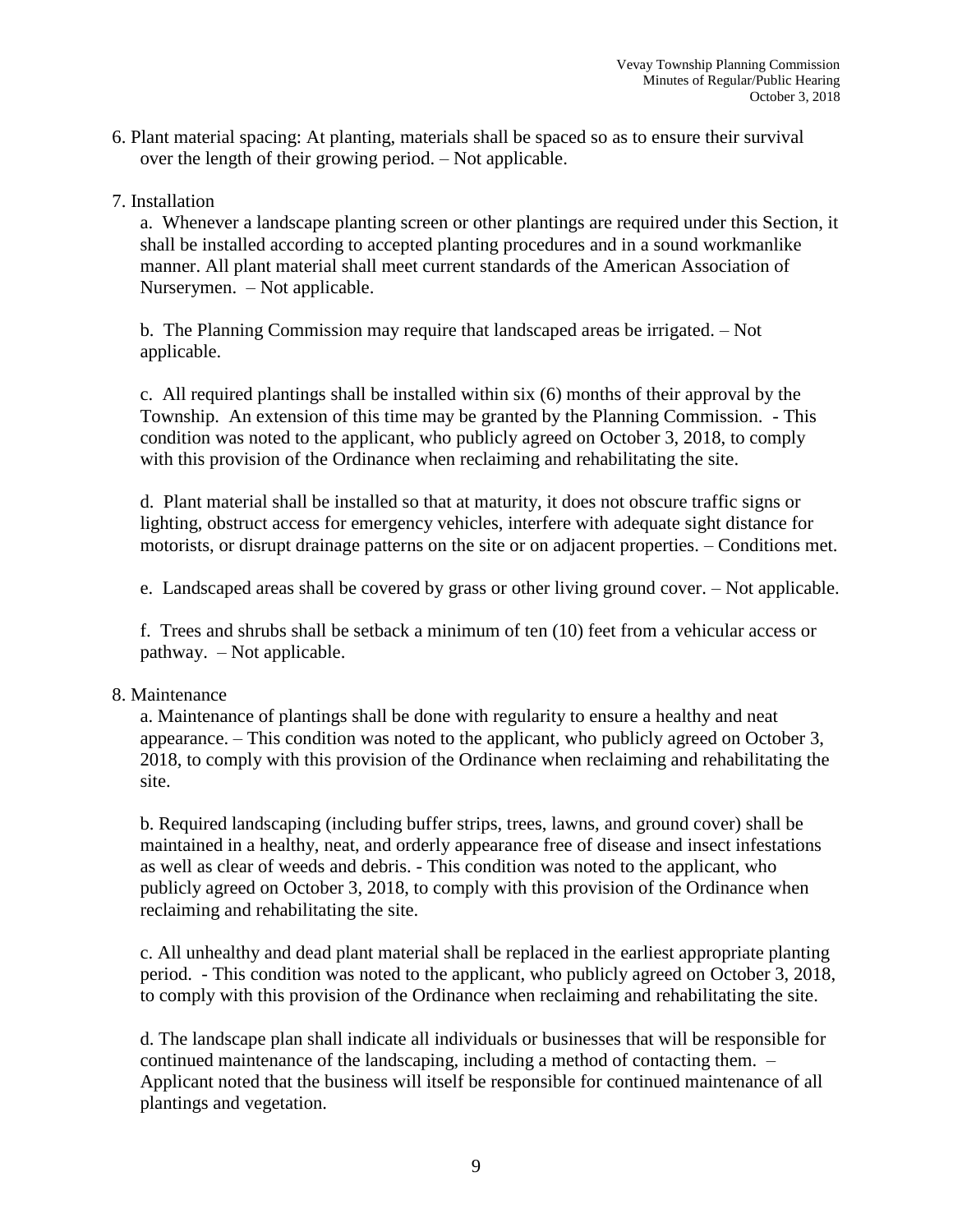### 9. Existing vegetation:

a. Where healthy plant material exists on a site prior to its development or redevelopment variations from the landscape requirements may be approved to allow credit for the existing plant material if the adjustment is keeping with the intent of this Section. – Condition met.

b. All existing live trees in excess of twelve (12) inches in diameter at four and one half  $(4 \frac{1}{2})$ feet above the ground shall be preserved as much as practical. – Condition met.

c. Should any tree required by this Ordinance to be preserved die, it shall be the responsibility of the owner/developer to replace the dead tree. – Not applicable.

d. A means of protecting site trees against injury during construction or injury from mowing equipment and vehicles shall be provided. – Not applicable.

## D. Landscape Buffer Zones

1. Where landscape buffer zones are required:

a. A landscaped buffer of ten (10) feet wide measured from the property line and planted with evergreens or shrubbery shall be provided which maintains their density and screening effect throughout the calendar year. – Not applicable.

b. Additional screening may be required by the Planning Commission, including additional buffer width, a wall, berm and/or fencing to prevent the creation of any nuisance, avoid annoyance by artificial lighting or incompatible activity. – Existing screening was deemed to be adequate.

2. Landscaping may be required to serve as windbreaks. – Not applicable.

3. Berms and swales shall be constructed with slopes not to exceed a 1:3 gradient with side slopes designed and planted to prevent erosion. Slopes shall be protected with sod, seed, shrubs or other form of natural groundcover. – Not applicable.

### E. Parking Lot Landscaping

1. All off-street parking areas shall provide the following landscaping within the parking lot (in above ground or sunken landscape islands, bump-outs near the perimeter of the parking lot, as boulevards, etc.):

a. One (1) deciduous shade tree shall be required for each ten (10) parking spaces, provided that in no case shall less than two  $(2)$  trees be provided.  $-$  Not applicable,

b. Three (3) under story shrubs shall be required for each ten (10) parking spaces. –Not applicable.

c. Parking lot islands shall be at least one hundred (100) square feet in area, ten (10) feet in width and two (2) feet shorter than adjacent parking space. Rain gardens with rolled curb and/or curbing with drainage gaps are encouraged to help manage storm water runoff. – Not applicable.

2. When off-street parking and loading of a non-residential use abuts a residential use or district, the parking lot and loading area shall be screened from the residential use or district by a solid, ornamental fence or masonry wall at least six (6) feet high. In lieu of a fence or wall, the Planning Commission may permit a sculpted berm and landscaping of a minimum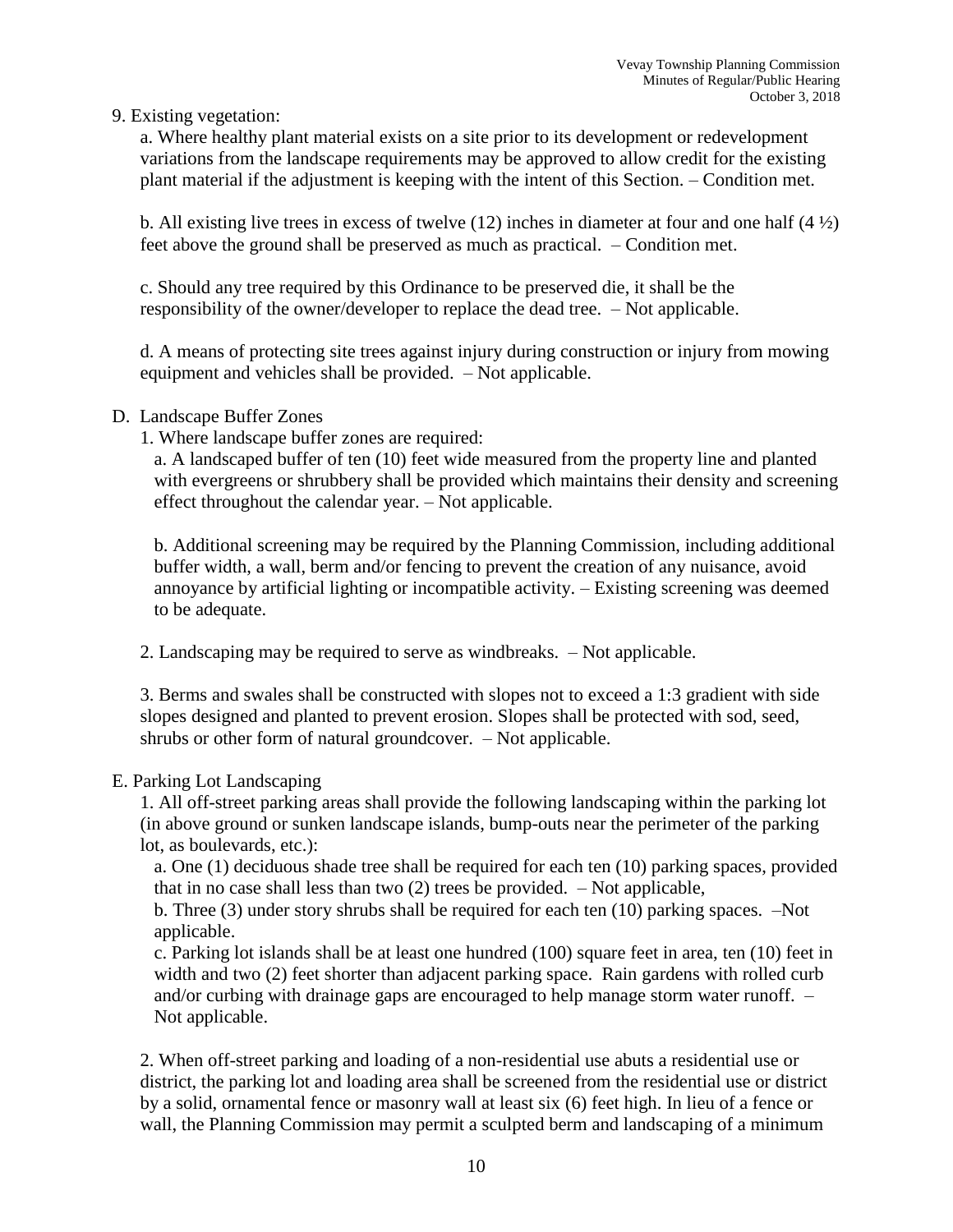of one (1) evergreen tree planted every fifteen (15) feet along the mutual property boundary. – Condition met, as no operations will be visible to surrounding residences due to topography and significant stands of mature trees.

### F. Site Landscaping

1. Perimeter plantings shall be provided a rate of two (2) deciduous shade, ornamental, or evergreen trees for every ten (10) feet of road frontage; ten (10) shrubs per fifty (50) linear feet of property frontage and twenty perennials per fifty (50) linear feet of frontage. Plant materials shall be creatively and functionally dispersed around the perimeter of the property. Clustering and staggering of materials is recommended to maintain the rural character of the Township. – Given the current heavily wooded condition of the parcels, this condition was deemed to be met.

2. The required side and rear setbacks shall be landscaped to: a. Define cross-connections between properties for both pedestrian and vehicles; b. Define internal access ways for vehicles and pedestrians; c. Provide shade and lawn areas for outdoor activities; d. Provide appropriate outdoor amenities including seating, trash receptacles, etc., depending on the nature of the land use; e. Serve as windbreaks where warranted; f. To break up long expanses of building without windows. – Not applicable.

### G. Detention and Retention Ponds:

1. Plantings shall be provided a rate of one (1) deciduous shade or evergreen tree and ten (10) shrubs per fifty (50) linear feet of pond perimeter as measured along the top elevation of the pond bank. – Not applicable.

2. To the extent possible, pond configuration shall be incorporated into the natural topography of the site. Where this is not practical, the pond shall be shaped to emulate a naturally formed depression and shall be part of the natural landscape and open space system of the site. – Not applicable.

3. Plantings shall replicate a natural environment. Trees and shrubs shall be clustered around the basin and contain a variety of plant material. – Not applicable.

H. Utility Buildings, Outdoor Equipment, Outdoor Storage and Waste Receptacles 1. For utility buildings, stations, and/or substations, screening shall be provided consisting of

a six (6) foot high wall, berm or fence, except when all equipment is contained within a building or structure which is comparable in appearance to residential buildings in the surrounding area. – Conditions met. The entirety of the parcels is currently fenced and will remain so.

2. Any trash receptacle or trash storage area shall be contained within an enclosure which is at least six (6) feet in height, or the minimum height of the trash collection or storage receptacle. The location of the trash receptacle or storage area shall be approved by the Zoning Administrator, unless part of a site plan approval, which will be approved by the Planning Commission. – Not applicable.

3. When located outside of a building, support equipment including air conditioning and heating devices, and water and gas meters, but not including plumbing or exhaust vents or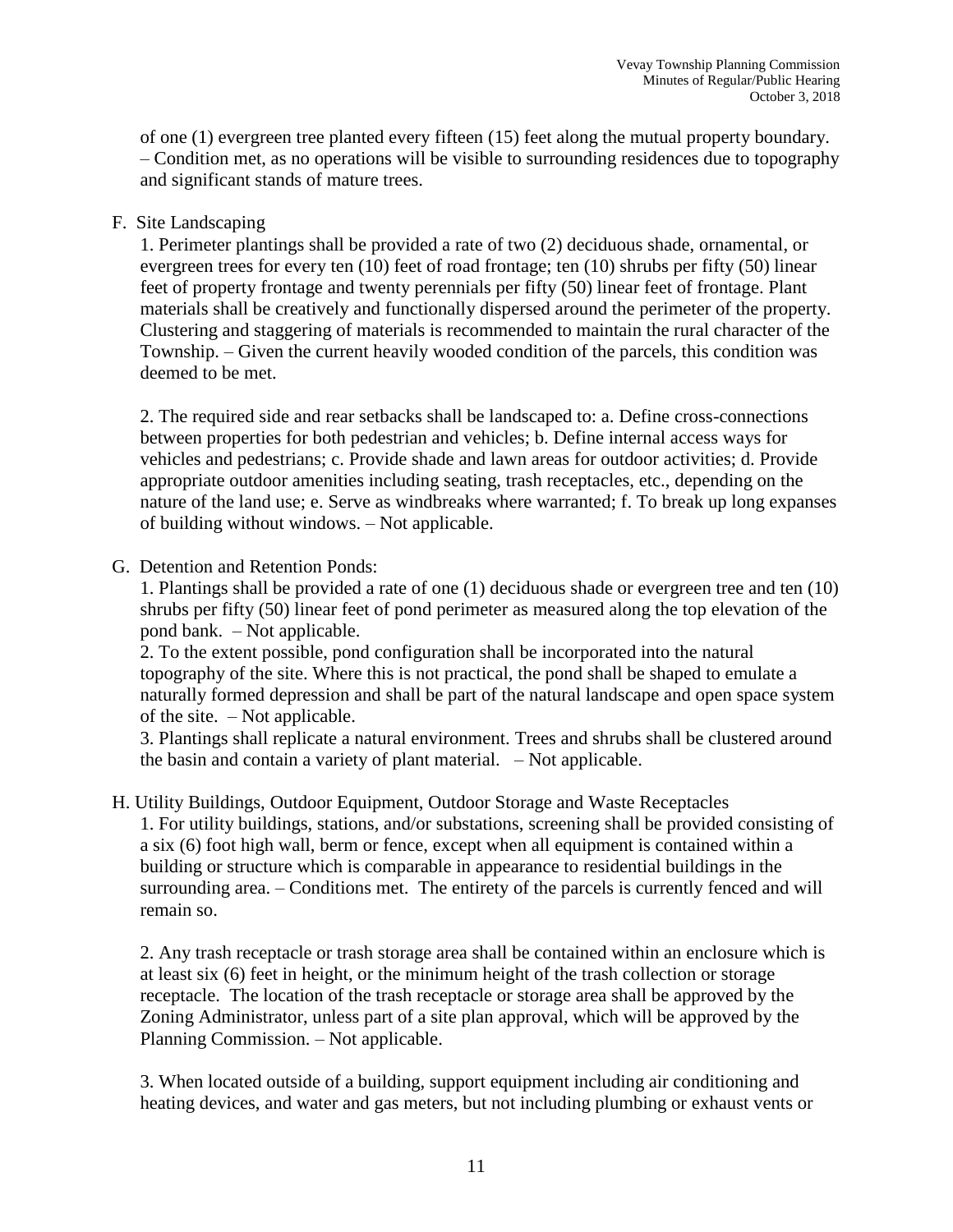chimneys, are to be screened to the height of the particular piece of equipment. – Not applicable.

4. Outdoor open storage of any equipment, vehicles and materials, shall be screened from public right-of-way and residential uses or districts. Such storage shall not be located in the required front setback. Commercial uses do not need to screen from one another and industrial uses do not have to screen from one another. – Conditions met.

A public hearing having been held and full consideration given to the site plan as re-submitted:

**MOTION Lewis, seconded by Minster, that the site plan submitted on August 17, 2018 for proposed gravel mining on parcels 33-10-10-25-400-022, 33-10-10-25-400-025, 33-10-10-25- 400-026, 33-10-10-25-200-009, and 33-10-10-25-100-023, be approved as it meets the requirements of Chapters 14 and 15 of the Zoning Ordinance as determined by the Commission as reflected in the meeting minutes above. CARRIED 7-0.**

**Section 16.03 – Basis of Determination**: While this is the responsibility of the Board of Trustees, the Commission opted to incorporate their site plan findings and other testimony into a format to assist the Board in making these determinations.

A (1) - The Special Land Use shall be designed, constructed, operated and maintained in a manner harmonious with the character of adjacent property and the surrounding area.

The application meets this condition. The parcels have been mined for roughly 30 years, and operations are largely far removed from, and not visible to, neighboring residences. There will be truck traffic, but as has been occurring for decades and likely less intense. No noticeable noise, smoke, fumes, vibrations, or pedestrian traffic is proposed or expected; and there would be no need for any expanded or new public services. Given the need to locate mining where the minerals are located and given state law that strictly limits the Township's ability to regulate such an operation, the proposed use must be located in areas like this. The topography and existing stands of trees help to minimize the visual and sound impacts at the ground level.

A (2) – The Special Land Use shall not change the essential character of the surrounding area.

The application meets this condition. The surrounding parcels are largely developed, and the proposed use should eventually result in further orderly residential development. Almost no vegetation will be removed. While one mineral ridge will be removed, it is currently not visible to neighboring parcels and its removal will not affect the essential character of the surrounding area.

A (3) – The Special Land shall not be hazardous to adjacent property, or involve uses, activities, materials or equipment which will be detrimental to the health, safety or welfare of persons or property through the creation of hazardous or potentially hazardous situations or the excessive production of traffic, noise, odor, smoke, dust, fumes, glare or site drainage.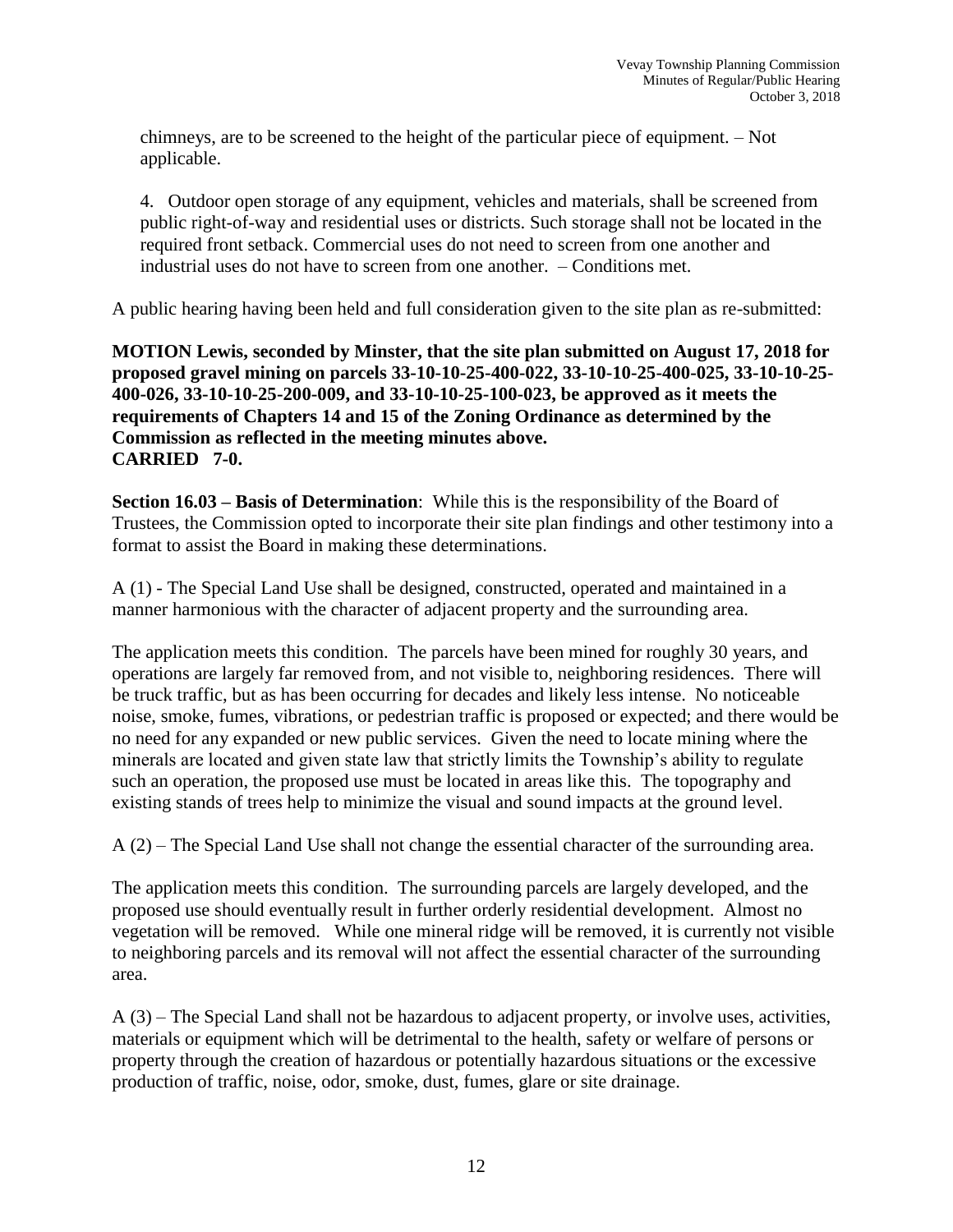The application meets this condition. The proposal will continue a long-standing use. Apart from minerals, there will be no outside storage, burning, additional noises, odors, smoke, vibration, glare, or fumes. Dust abatement equipment will be on site and used as needed. Truck traffic will be at most comparable to previous traffic. No pedestrian traffic will occur. Site drainage has been adequate and should continue to be so. There should be no new negative impacts on the parcels, and thus none to surrounding parcels or persons. A spill response plan has been submitted to address immediate response if a fuel spill occurs.

A (4) – The Special Land Use shall not place demands on public services and facilities in excess of current capacity.

The application meets this condition. No public road work is needed, and the ICRD ha approved truck routes for the operation. No new public storm water drainage system or public water supply or sewer system will be needed. No activities are planned that would increase the potential need for enhanced law enforcement oversight or presence, fire services, or emergency medical services.

A (5) – The Special Land Use shall be in general agreement with the Township Master Plan.

As the Master Plan is currently written, a major goal is orderly development that fits the rural character of the Township. The proposed use meets these goals, the eventual reclamation and rehabilitation meets these goals, and the use is in general agreement with the Master Plan.

A (6) – The Special Land Use shall comply with all site plan review standards.

The required site plan review process was completed by the Commission earlier this evening, and the site plan was unanimously approved.

COMMISSION – Recommended that as the Township Board reviews SLU permit application 18-01, the following additional conditions be considered:

- 1. A list of all required permits be submitted to the Township;
- 2. Copies of all required permits be submitted to the Township, including the MDEQ permit for fugitive dust, the Ingham County Road Department permit and haul routes, and the Ingham County Drain Commissioner soil erosion permit;
- 3. Prior to any crushing operations, the Township be provided with a copy of the MDEQ Air Quality Division permit or letter of dismissal;
- 4. Excavations must only be above the water table, and no mining is to occur below the water table, and no dewatering off site;
- 5. An agreement (as noted on the site plan) to comply with hours of operation;
- 6. Trucks under the control of the operator shall not use unmuffled exhaust brakes;
- 7. The applicant allow the Township access to the site for inspections;
- 8. The applicant work with the Township in preparing the required annual report;
- 9. Fencing shall be maintained around the complete mining area, and no trespassing signs shall be posted every 500 feet;
- 10. General liability insurance policies shall include the Township and its agents as insureds;
- 11. Copies of all required insurance policies be submitted to the Township;